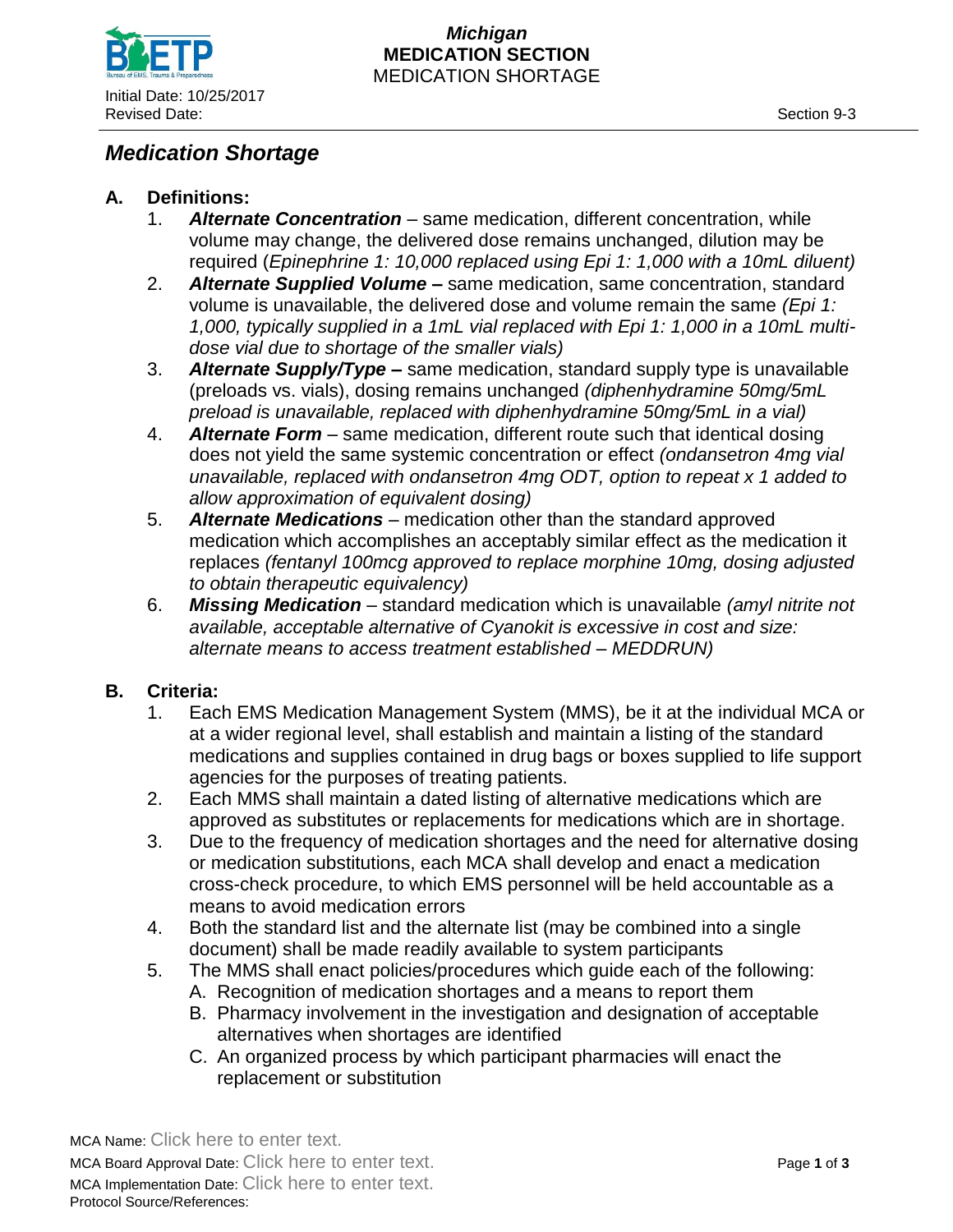

#### *Michigan* **MEDICATION SECTION** MEDICATION SHORTAGE

- D. A documented means of visually identifying when an alternative medication or dosing has been placed into an EMS drug bag or box, or when a medication is missing
	- a. *Alternate medications* will be indicated by the placement of a sticker, tag or label on the outside of the bag or box; on the compartment where the alternate medication is located (if applicable) such that one inspecting the bag or box could easily recognize that the medication was included and what the missing medication it is intended to replace was. (Stickers GREEN or WHITE with GREEN)
	- b. *Missing medications* will be signified by the placement of a sticker, tag or label on the outside of the bag or box, on the compartment where the missing medication would be located (if applicable) such that one inspecting the bag or box could easily recognize that the medication was missing and what the potential alternate medication was. (Stickers YELLOW or WHITE with YELLOW)
- E. A method for dissemination of information related to changes made to the MMS drug bags or boxes with a means of accounting for receipt of the notifications at the agency/pharmacy levels

## **C. Selection of Alternative Medications:**

- 1. Alternative concentrations, alternative supply/type and alternative supplied volume may be approved at the MCA/MMS level without a change to protocol provided that the standard and approved alternate medications are documented in the required lists, by effective date or date range.
- 2. Alternate form and alternate medications may be enacted as an emergency protocol according to statute and state approval, in the event of imminent shortage.
- 3. Non-standard medications, or those with no precedence of EMS use within Michigan must be submitted as new protocol submissions. The state may allow for expedited review in the event of imminent shortage of the medication being replaced.
- 4. If a missing medication will not be replaced, or an acceptable alternative is not found, a protocol or process should be developed or presented which addresses the potential inability to meet the existing protocol established standard of care.

## **D. Process:**

- 1. A brightly colored ALTERNATE DOSE sticker/tag MUST be attached to the outside of the drug bag, box or narcotics box that lists the effected medication, the concentration of the substituted medication, the expiration date of the medication and the pharmacy name/date.
- 2. A brightly colored MISSING MEDICATION sticker/tag must be placed on bags/boxes when a protocol medication is not available to stock in that bag/box.
- 3. A dosing/instruction card may be required to be included in the bag/box depending on the change.

MCA Name: Click here to enter text. MCA Board Approval Date: Click here to enter text. Page **2** of **3** MCA Implementation Date: Click here to enter text. Protocol Source/References: